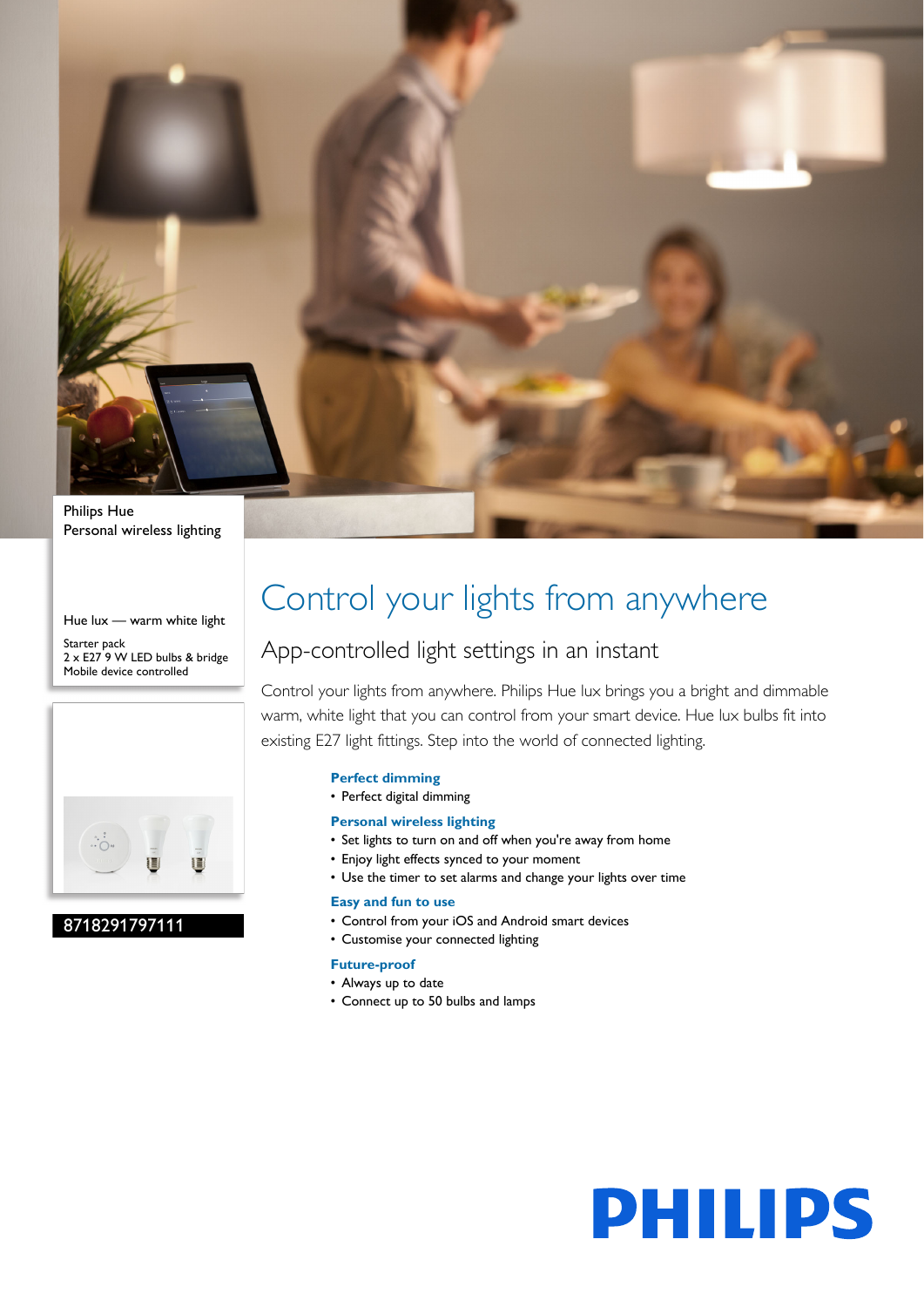# 8718291797111

# **Highlights**

## **Safety and security**



If you're working late or out for the night, you can simply turn your connected lights on or off remotely. That way you can make it look like you're at home, even when you're not. You can also set your lights to come on at a set time. Ideal if you're away on holiday but you want people to think you're still in! The lights will switch on just before you arrive home from work; that way you'll never come back to a dark house again.

**Control from smart devices**



The Philips Hue personal wireless lighting system lets you control your lights wirelessly from anywhere in your house. Be it from the living room, the dining table or your bedroom, your smart device can control any light connected to the bridge.

#### **Perfect digital dimming**



Philips Hue lux lamps give off a bright, warm white light for a range of functions. It's so easy to set the light level for any activity you have in mind. Enjoy perfect digital dimming control

from your smartphone/tablet — no more fiddling with dimmers or switches.

#### **Timer function**



The timer function lets you gradually change your lights over time. Use Hue lux as your wake-up light. Pre-set it for a gradual increase in brightness intensity to bring you out of your sleep in a pleasant, gentle way. No more jarring beeps from a conventional alarm clock! You can also use the timer to turn your lights off gradually, helping you fall asleep naturally. Or simply set the lights to come on at a preset time, such as when you're heading home, so the lights are on when you arrive.

### **Customise your connected light**



Make your smart lighting work for you. Hue makes your life easier by offering you the ability to automate light settings. The integrated Geofencing technology toggles the lights off when you leave your house and switches them back on when you're back. Never come back to a dark home again. By linking it to If This Then That (IFTTT), you add another digital layer to your lighting. Have a bulb flashing when you get an important mail or social media update, program a light flash when your favourite team scores or have lights react to the weather forecast. The possibilities are endless.

#### **Light notifications**



A first for Philips, the Hue ecosystem is open to the developer community beyond Philips. There are an ever-growing number of applications being developed by inspired thirdparty developers, which have resulted in creative lighting schemes opening up possibilities such as syncing your lights to incoming mails or tweets, or linking them to many other signals from online feeds.

#### **Upgradeable**



The Philips Hue ecosystem is based on the ZigBee Light Link technology — a low-power, safe and reliable way to control your lights. Updates to both software and firmware are done wirelessly and seamlessly, direct to your Hue bulbs or bridge.

#### **Expand your ecosystem**



You can connect up to 50 bulbs or lamps to your Philips Hue bridge. Simply begin with any of the available starter kits and start adding in any combination. So, you can have Philips Hue bulbs, Philips Hue Bloom, Iris or LightStrips. Control any connected light in your home with just the tap of your finger.